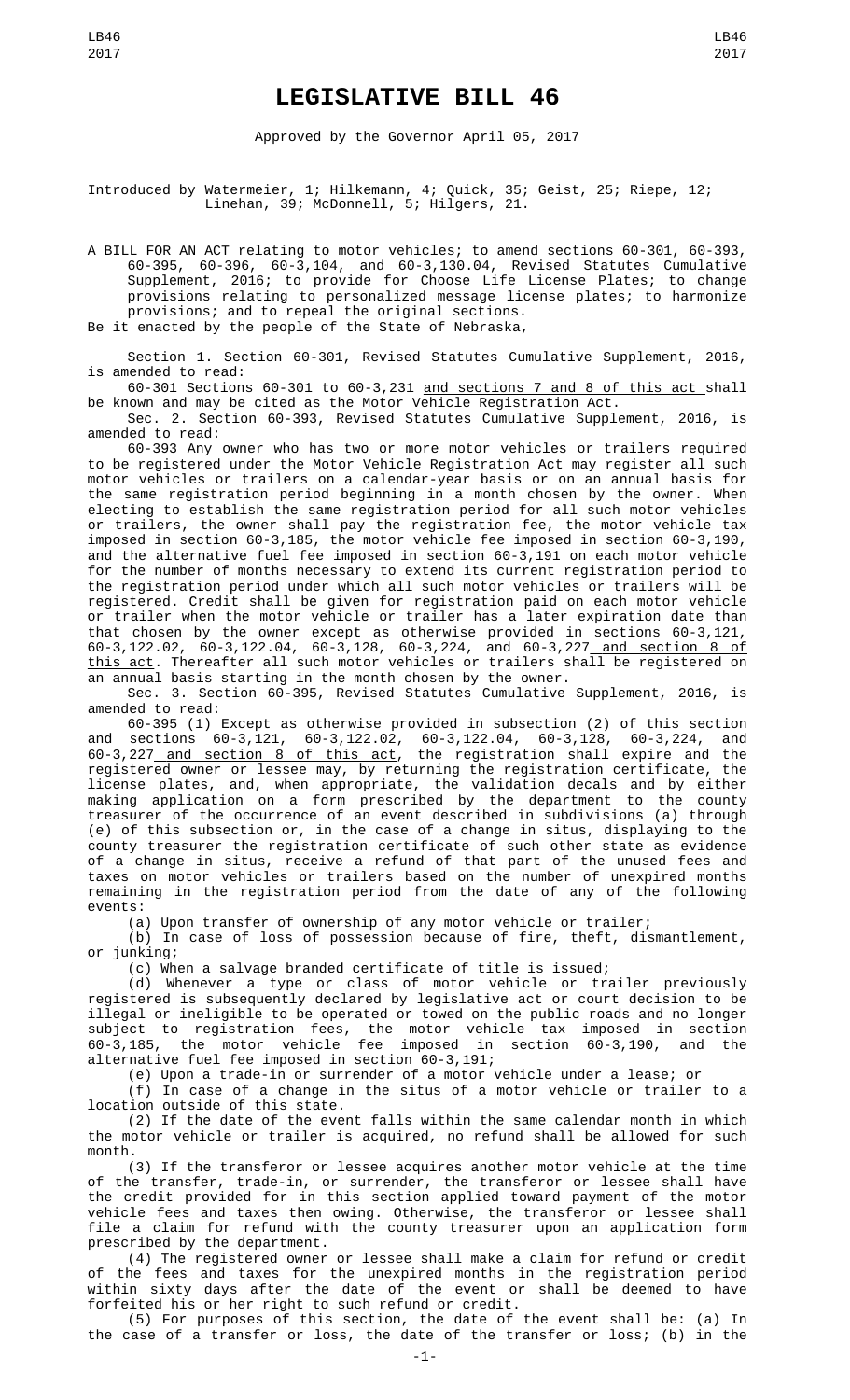(6) Application for registration or for reassignment of license plates and, when appropriate, validation decals to another motor vehicle or trailer shall be made within thirty days of the date of purchase.

(7) If a motor vehicle or trailer was reported stolen under section 60-178, a refund under this section shall not be reduced for a lost plate charge and a credit under this section may be reduced for a lost plate charge but the applicant shall not be required to pay the plate fee for new plates.

(8) The county treasurer shall refund the motor vehicle fee and registration fee from the fees which have not been transferred to the State Treasurer. The county treasurer shall make payment to the claimant from the undistributed motor vehicle taxes of the taxing unit where the tax money was originally distributed. No refund of less than two dollars shall be paid.

Sec. 4. Section 60-396, Revised Statutes Cumulative Supplement, 2016, is amended to read:

60-396 Whenever the registered owner files an application with the county treasurer showing that a motor vehicle or trailer is disabled and has been removed from service, the registered owner may, by returning the registration certificate, the license plates, and, when appropriate, the validation decals or, in the case of the unavailability of such registration certificate or certificates, license plates, or validation decals, then by making an affidavit to the county treasurer of such disablement and removal from service, receive a credit for a portion of the registration fee from the fee deposited with the State Treasurer at the time of registration based upon the number of unexpired months remaining in the registration year except as otherwise provided in sections 60-3,121, 60-3,122.02, 60-3,122.04, 60-3,128, 60-3,224, and 60-3,227 <u>and section 8 of this act</u>. The owner shall also receive a credit for the unused portion of the motor vehicle tax and fee based upon the number of unexpired months remaining in the registration year. When the owner registers a replacement motor vehicle or trailer at the time of filing such affidavit, the credit may be immediately applied against the registration fee and the motor vehicle tax and fee for the replacement motor vehicle or trailer. When no such replacement motor vehicle or trailer is so registered, the county treasurer shall forward the application and affidavit, if any, to the State Treasurer who shall determine the amount, if any, of the allowable credit for the registration fee and issue a credit certificate to the owner. For the motor vehicle tax and fee, the county treasurer shall determine the amount, if any, of the allowable credit and issue a credit certificate to the owner. When such motor vehicle or trailer is removed from service within the same month in which it was registered, no credits shall be allowed for such month. The credits may be applied against taxes and fees for new or replacement motor vehicles or trailers incurred within one year after cancellation of registration of the motor vehicle or trailer for which the credits were allowed. When any such motor vehicle or trailer is reregistered within the same registration year in which its registration has been canceled, the taxes and fees shall be that portion of the registration fee and the motor vehicle tax and fee for the remainder of the registration year.

Sec. 5. Section 60-3,104, Revised Statutes Cumulative Supplement, 2016, is amended to read:

60-3,104 The department shall issue the following types of license plates: (1) Amateur radio station license plates issued pursuant to section 60-3,126;

(2) Apportionable vehicle license plates issued pursuant to section 60-3,203;

(3) Autocycle license plates issued pursuant to section 60-3,100;

(4) Boat dealer license plates issued pursuant to section 60-379;

(5) Breast Cancer Awareness Plates issued pursuant to sections 60-3,230 and 60-3,231;

(6) Bus license plates issued pursuant to section 60-3,144;

(7) Choose Life License Plates issued pursuant to sections 7 and 8 of this act;

 $(8)$   $(7)$  Commercial motor vehicle license plates issued pursuant to section 60-3,147;

(9) (8) Dealer or manufacturer license plates issued pursuant to sections 60-3,114 and 60-3,115;

(10) (9) Disabled veteran license plates issued pursuant to section 60-3,124;

(11) (10) Farm trailer license plates issued pursuant to section 60-3,151;

(12) (11) Farm truck license plates issued pursuant to section 60-3,146; (13) (12) Farm trucks with a gross weight of over sixteen tons license

plates issued pursuant to section 60-3,146; (14) (13) Fertilizer trailer license plates issued pursuant to section 60-3,151;

(15) (14) Gold Star Family license plates issued pursuant to sections 60-3,122.01 and 60-3,122.02;

(16) (15) Handicapped or disabled person license plates issued pursuant to section 60-3,113;

(17) (16) Historical vehicle license plates issued pursuant to sections 60-3,130 to 60-3,134;

(18) (17) Local truck license plates issued pursuant to section 60-3,145;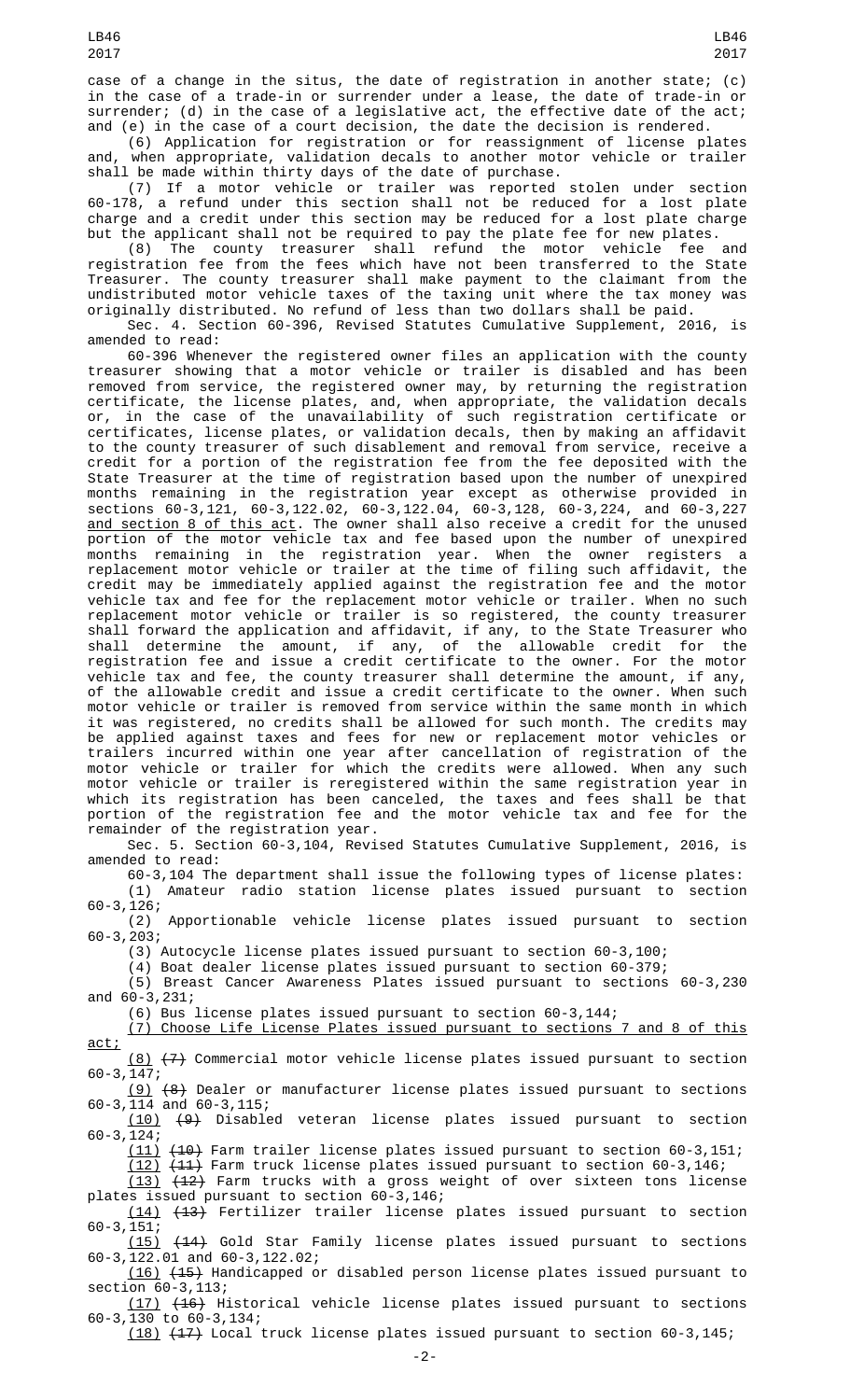(19) (18) Military Honor Plates issued pursuant to sections 60-3,122.03 and 60-3,122.04;

 $(20)$   $(49)$  Minitruck license plates issued pursuant to section 60-3,100;<br>(21)  $(24)$  Motor vehicle license plates for motor vehicles owned

(20) Motor vehicle license plates for motor vehicles owned or counties, municipalities, or school districts issued operated by the state, coun<br>pursuant to section  $60-3,105$ ;

(22) (21) Motor vehicles exempt pursuant to section 60-3,107;

(23) (22) Motorcycle license plates issued pursuant to section 60-3,100; (24) (23) Mountain Lion Conservation Plates issued pursuant to sections 60-3,226 and 60-3,227;

(25) (24) Nebraska Cornhusker Spirit Plates issued pursuant to sections 60-3,127 to 60-3,129;

(26) (25) Nebraska 150 Sesquicentennial Plates issued pursuant to sections 60-3,223 to 60-3,225;

(27) (26) Nonresident owner thirty-day license plates issued pursuant to section 60-382;

(28) (27) Passenger car having a seating capacity of ten persons or less and not used for hire issued pursuant to section 60-3,143 other than autocycles;

(29) <del>(28)</del> Passenger car having a seating capacity of ten persons or less and used for hire issued pursuant to section 60-3,143 other than autocycles;

(30) (29) Pearl Harbor license plates issued pursuant to section 60-3,122; (31) (30) Personal-use dealer license plates issued pursuant to section 60-3,116;

 $(31)$  Personalized message license plates for motor vehicles, trailers, and semitrailers, except motor vehicles, trailers, and semitrailers registered under section 60-3,198 and cabin trailers, except commercial motor vehicles registered for over ten tons gross weight, issued pursuant to sections 60-3,118 to 60-3,121;

(33) (32) Prisoner-of-war license plates issued pursuant to section 60-3,123;

(34) (33) Public power district license plates issued pursuant to section 60-3,228;

(35) (34) Purple Heart license plates issued pursuant to section 60-3,125; (36) (35) Recreational vehicle license plates issued pursuant to section  $60 - 3, 151;$ 

(37) (36) Repossession license plates issued pursuant to section 60-375;

(38) (37) Special interest motor vehicle license plates issued pursuant to section 60-3,135.01;

(39) (38) Specialty license plates issued pursuant to sections 60-3,104.01 and 60-3,104.02;

 $(40)$   $(39)$  Trailer license plates issued for trailers owned or operated by the state, counties, municipalities, or school districts issued pursuant to section 60-3,106;

(41) (40) Trailer license plates issued pursuant to section 60-3,100;

(42) (41) Trailer license plates issued for trailers owned or operated by a public power district pursuant to section 60-3,228;

(43) (42) Trailers exempt pursuant to section 60-3,108;

 $(44)$   $(43)$  Transporter license plates issued pursuant to section 60-378;

(45) (44) Trucks or combinations of trucks, truck-tractors, or trailers which are not for hire and engaged in soil and water conservation work and used for the purpose of transporting pipe and equipment exclusively used by such contractors for soil and water conservation construction license plates issued pursuant to section 60-3,149;

(46) (45) Utility trailer license plates issued pursuant to section 60-3,151; and

(47) (46) Well-boring apparatus and well-servicing equipment license plates issued pursuant to section 60-3,109.

Sec. 6. Section 60-3,130.04, Revised Statutes Cumulative Supplement, 2016, is amended to read:

60-3,130.04 (1) An owner of a historical vehicle eligible for registration under section 60-3,130 may use a license plate or plates designed by this state in the year corresponding to the model year when the vehicle was manufactured in lieu of the plates designed pursuant to section 60-3,130.03 subject to the approval of the department. The department shall inspect the plate or plates and may approve the plate or plates if it is determined that the model-year license plate or plates are legible and serviceable and that the license plate numbers do not conflict with or duplicate other numbers assigned and in use. An original-issued license plate or plates that have been restored to original condition may be used when approved by the department.

(2) The department may consult with a recognized car club in determining whether the year of the license plate or plates to be used corresponds to the model year when the vehicle was manufactured.

(3) If only one license plate is used on the vehicle, the license plate shall be placed on the rear of the vehicle. The owner of a historical vehicle may use only one plate on the vehicle even for years in which two license plates were issued for vehicles in general.

(4) License plates used pursuant to this section corresponding to the year of manufacture of the vehicle shall not be personalized message license plates, Pearl Harbor license plates, prisoner-of-war license plates, disabled veteran license plates, Purple Heart license plates, amateur radio station license plates, Nebraska Cornhusker Spirit Plates, handicapped or disabled person license plates, specialty license plates, special interest motor vehicle